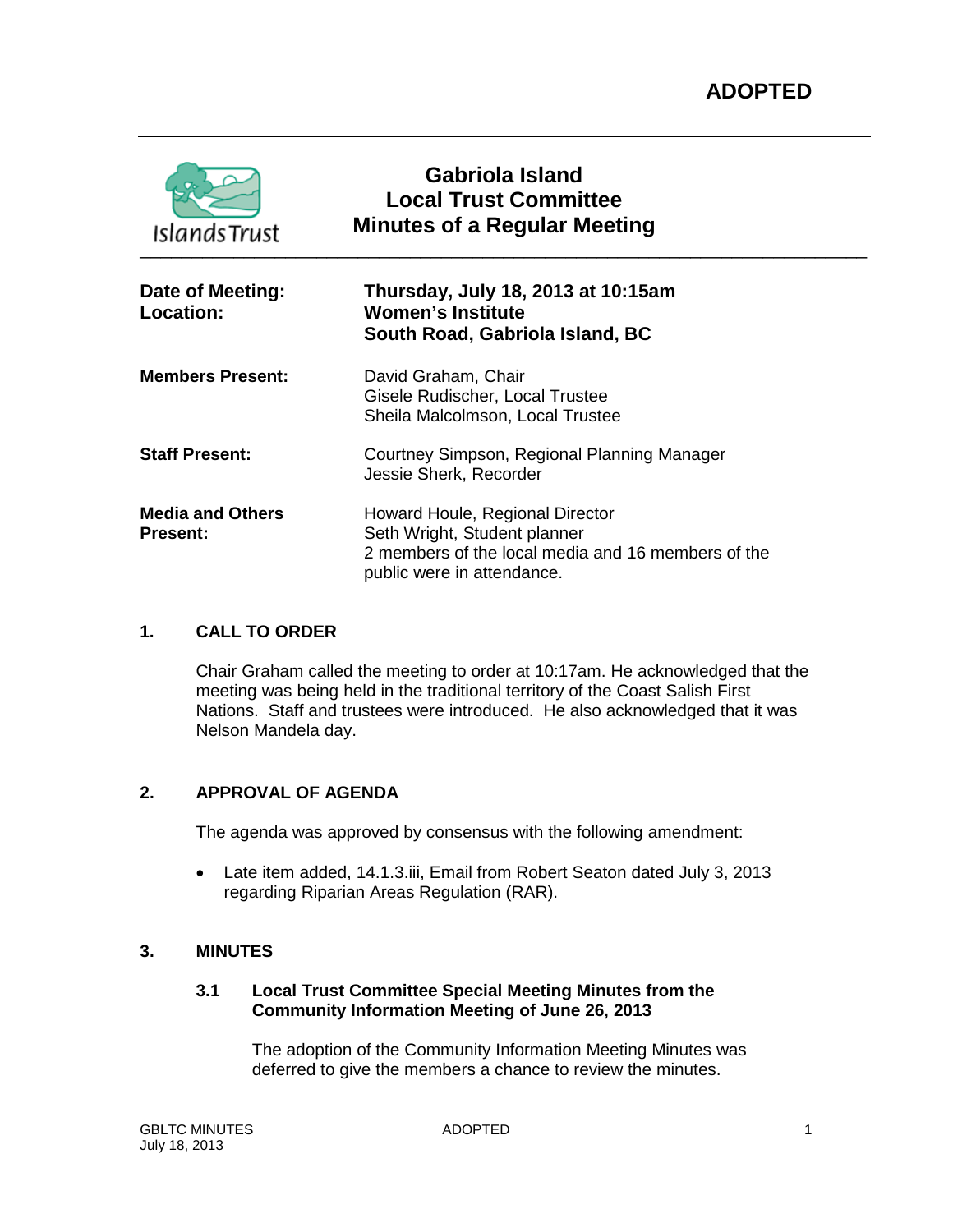# **3.2 Local Trust Committee Meeting Minutes of June 27, 2013**

The minutes were adopted by consensus with the following amendments:

- Page 2, item 5.1, after "…regarding this matter", add ", and advised that Bonny's towing would write to the Local Trust Committee again with an updated request", and delete the second sentence starting "It was decided…"
- Page 3, 3.3, 3rd paragraph, "The following motions.." should read "motion…"
- Page 7, Town Hall Session, delete the words "to speak" in the second sentence after "Trustee Malcolmson used this time…"
- Page 7, 7.4, add the word "to" after "... Local Planning Committee has decided…."
- **3.3 Section 26 Resolutions Without Meeting**  None.
- **3.4 Gabriola Island Advisory Planning Commission Meeting Minutes** None.
- **3.5 Mudge Island Advisory Planning Commission Meeting Minutes** None.
- **3.6 Gabriola Island Agricultural Advisory Commission Meeting Minutes** – None.

# **4. BUSINESS ARISING FROM MINUTES**

#### **4.1 Follow-up Action List dated July 10, 2013**

Planning Manager Simpson reviewed the Follow-up Action List. She requested that the Local Trust Committee move item number one under July 26, 2012 regarding staff advice on how to address areas of potentially problematic soils, shoreline erosion, and localized areas of steep terrain in future LTC project work, to the Projects List. She also gave an update on the two items regarding bylaw enforcement under November 1, 2012 noting that the Director of Local Planning Services has indicated that the resources to deal with individual requests are not available and that it is the hope that this could be added to local trust committee work program/projects list. The possibility of removing the second item under November 1, 2012 on the Follow-up Action List was also discussed. After some discussion, the target dates for the second item under November 1, 2012 was changed to September 2013.

Trustee Malcolmson gave an update on the second item under March 14, 2013 regarding scheduling a meeting with the Ministry of Transportation and Infrastructure and the Gabriola Chamber of Commerce regarding signage in the road right-of-way saying that staff has passed the contact information to the trustees and she is working on dates for the meeting.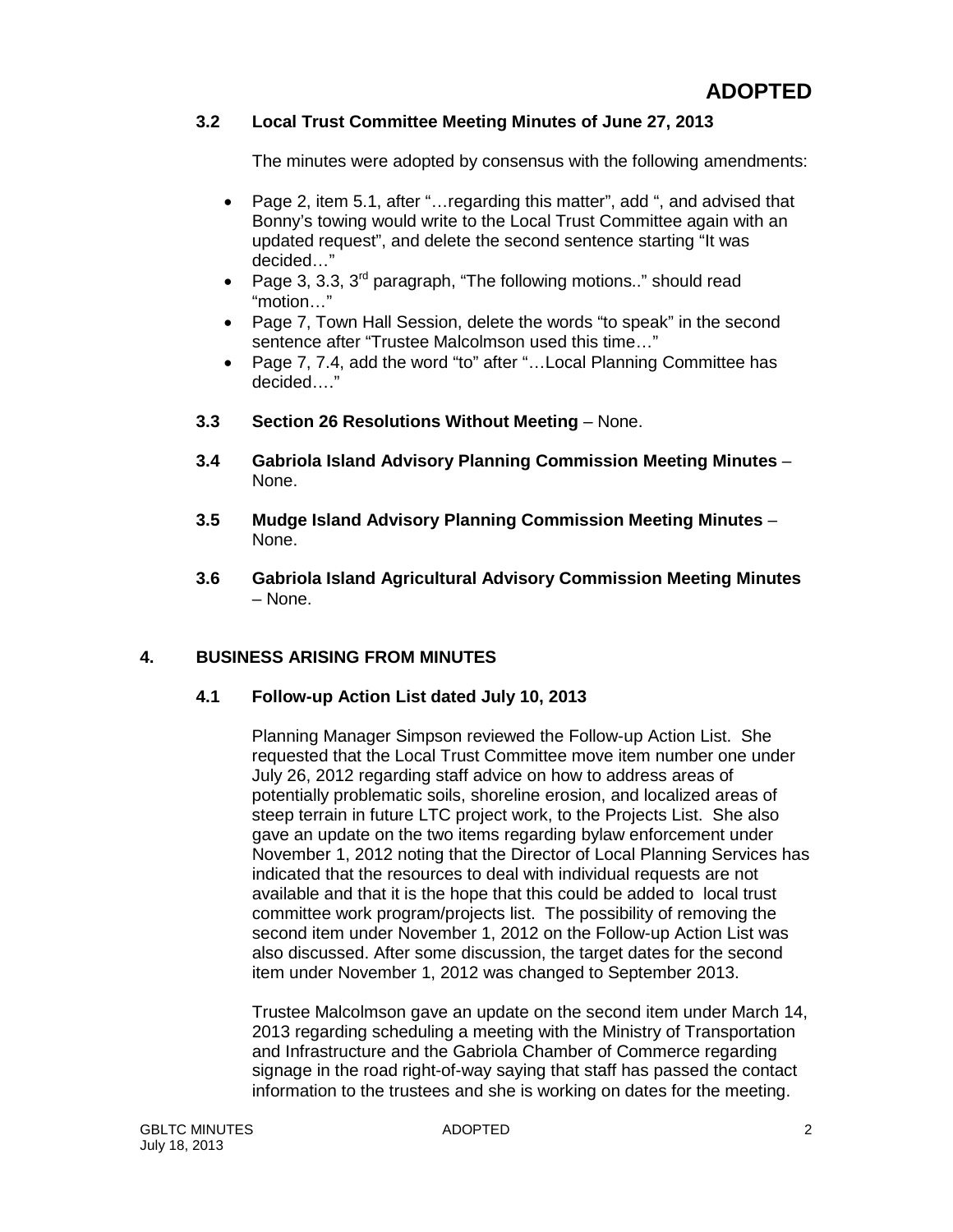# **4.2 Letter of Opposition to Duke Point Incinerator**

#### **GB 065/13**

### **It was MOVED and SECONDED,**

that the Gabriola Island Local Trust Committee request that its Chair convey to the City of Nanaimo the Local Trust Committees opposition to incineration of Metro Vancouver garbage at Duke Point, using the July 17 draft by Trustee Malcolmson as the basis for a letter.

# **CARRIED**

Speaking to the motion Trustee Malcolmson talked about the advocacy policy that council adopted this term saying trustee committees can do their own advocacy. She suggested copying the Executive Committee and also recognized that there be some staff advice that the Chair might get giving better direction. She also noted that having the garbage incinerator at Duke Point would violate some of the principals of our founding documents. Chair Graham and Director Houle both expressed their support of the letter.

#### **5. CORRESPONDENCE**

"*Correspondence specific to an active development application and/or project will be received by the Gabriola Island Local Trust Committee when that application or project is on the Agenda for Consideration"*

#### **5.1 Email dated June 24, 2013 from Scot Merriam of Sustainable Resource Mechanical Engineering and Project Management regarding Marine Energy**

After some discussion, Trustee Malcolmson stated she would be happy to write back to the author of this email to let him know that they are not the initiators of this.

**5.2 Email dated June 24, 2013 from Ode Howard, Contact Person for Property Owners in the Seymour/Ferne/Tait Road Area regarding Gabriola Gun Club and Ground Water Concerns**

It was noted that the author of this email is appearing as a delegation scheduled at 11:00 am. The committee will come back to this item then.

#### **5.3 Email dated July 2, 2013 from Don and Glenna Gatley regarding Gabriola Gun Club and Lead Contamination**

It was noted that the author of this email is appearing as a delegation scheduled at 11:00 am. The committee will come back to this item then.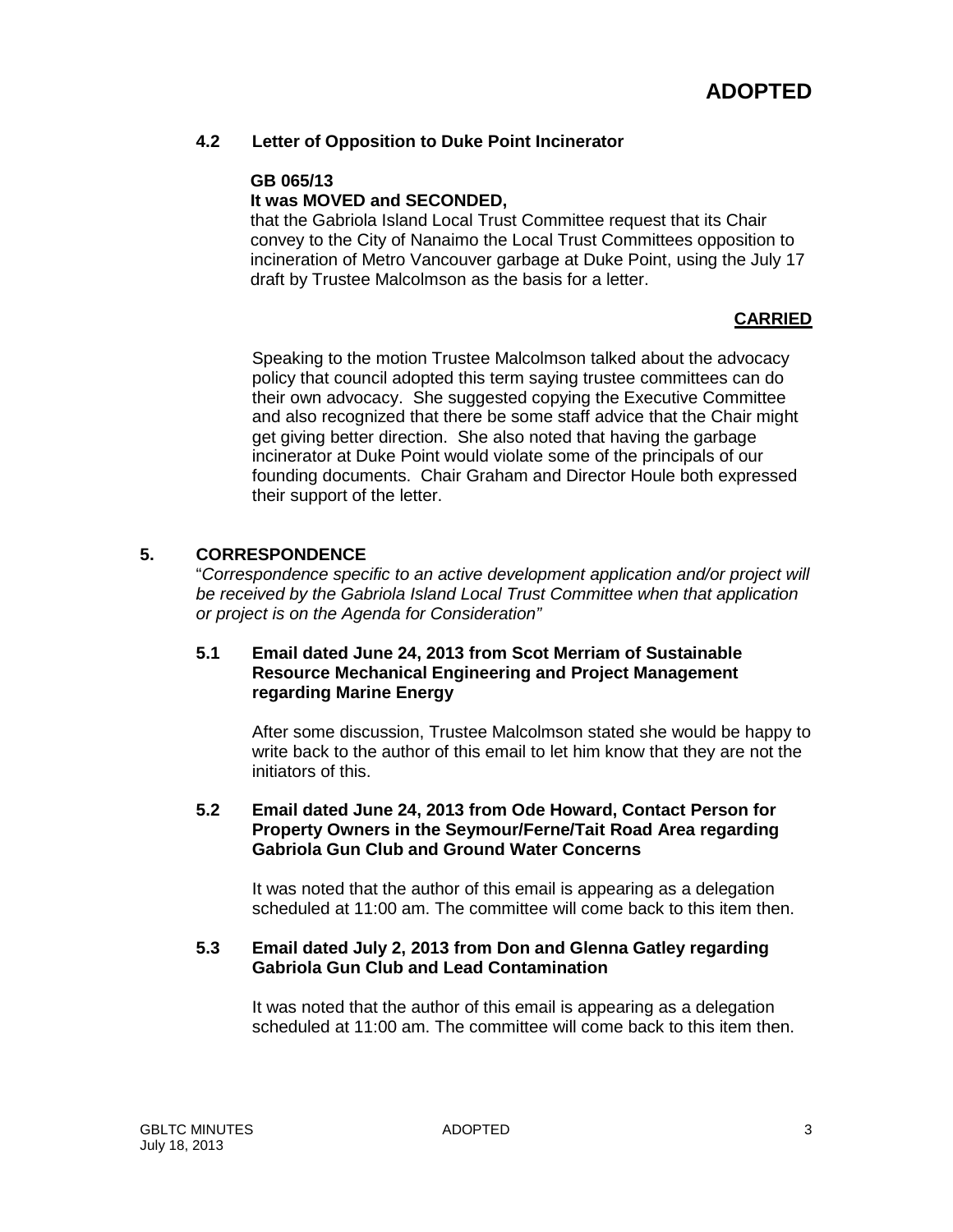# **6. REPORTS**

# **6.1 Work Program Reports**

# 6.1.1 Top Priorities Report and Projects List dated July 10, 2013

The Top Priorities Report and Projects List was discussed. The Planner and trustees discussed the items that were suggested to be moved to the project list. It was decided to leave the list as is.

# **6.2 Applications Log**

6.2.1 Report date July 10, 2013

No updates.

# **6.3 Trustee and Local Expenses**

# 6.3.1 Expenses posted to June 30, 2013

Reviewed for information.

# **7. NEW BUSINESS** – None.

# **8. TRUSTEES' REPORT**

Trustee Rudischer read her report from last month and indicated that it was also published in the newspaper. Highlights included her attendance at meetings with the Transportation Association, Trust Council on Mayne Island, and The Gabriola Streamkeepers Association.

Trustee Malcolmson noted some highlights since the last meeting including her attendance at the Canada Day celebration saying it was nice to see the community bus shuttling people around. She was reminded of what a rich ecological area we live in during her time last week kayaking along Valdes and Galiano Islands. Also noted was the new brochure that the Chamber of Commerce and Sustainable Gabriola created about food growers and she thanked those groups. Also noted was that her first report on her Norway trip about oil spill preparedness is available in this week's Island Tides. Lastly she spoke of the presentation she attended yesterday by the Gabriola Rescue of Wildlife Society on river otters, noting that the organization does great work and is always looking for volunteers and donations.

# **9. CHAIR'S REPORT**

Chair Graham attended meetings on Keats Island for the Gambier Local Trust Committee, Hornby Island, and mentioned that Denman Island is still trying to solve affordable housing.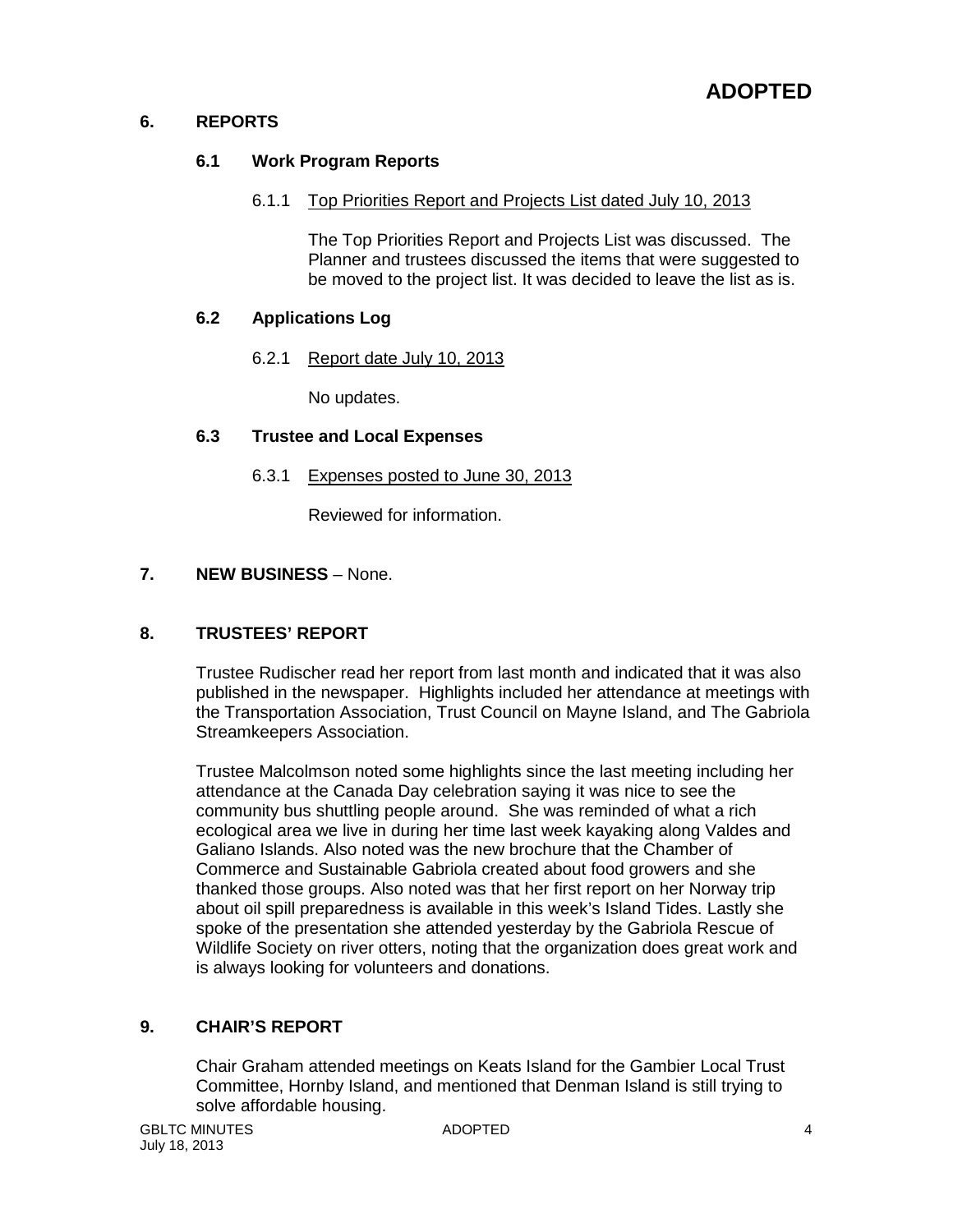# **10. REGIONAL DIRECTOR'S REPORT**

Howard Houle read his report that will also be available online. Highlights included the Gabriola Island Canada Day celebration, the Parks and Open Spaces Advisory Committee meeting on July 2, 2013 and a meeting between the Regional District of Nanaimo and the Snuneymuxw First Nations. Also discussed were reports presented to the Sustainability Select Committee and the Renewable Energy Best Practices Guidebook that the committee has been working on. Director Houle also stated that at the Committee of the Whole meeting on July 9, 2013, a motion was passed that expressed their desire to not have an incinerator at Duke Point. Lastly he discussed the Huxley Park Management Plan.

# **11. DELEGATIONS**

#### **11.1 Ode Howard regarding Seymour/Ferne/Tait Road Area Groundwater Quality**

Ode Howard read a letter he had prepared saying that he was speaking on behalf of himself and other property owners living near the gun club. He stated that several years of research has indicated that the Gabriola Gun Club may threaten groundwater and he was attending this Local Trust Committee meeting to request that the Islands Trust, with its mandate to preserve and protect, make serious inquiries to the gun club to ascertain whether this land is being managed in a way to prevent a serious environmental accident. Also requested is that an independent assessment be done to make sure there isn't contamination, or find out the extent of contamination, and what a cleanup would entail.

Discussion between Mr. Howard and the Trustees ensued. Mr. Howard spoke about what steps he has taken in speaking with the Province about this matter.

# **12. TOWN HALL SESSION**

Marie Brannstrom, representing the Gabriola Rod Gun and Conservation Club (the Gun Club), stated that they are in full compliance with the requirements of the Ministry of Forests, Lands and Natural Resource Operations, and that there are no outstanding issues with any Ministry. She also noted all communication on this subject emanates from a current civil suit against the Province and the Club that is seeking a permanent injunction against firearm use at the Tait Road range.

A member of the public wanted to remind everyone that they are here today about water, soil and all the animals and birds that inhabit the island. She wanted to eliminate the personalities and other discussions around the Gun Club and focus on the environmental issue.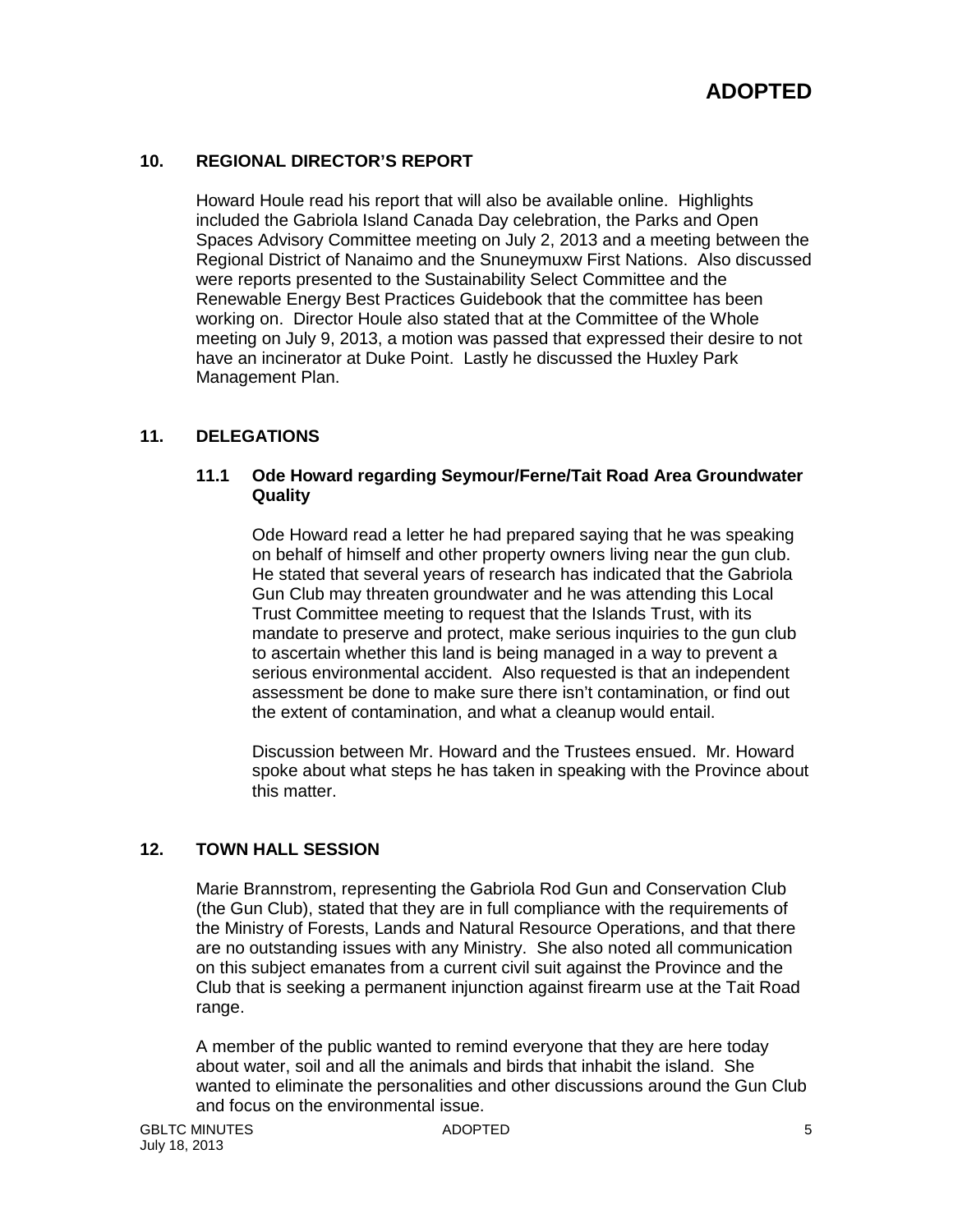A member of the public who used to belong to the Gun Club but does not currently, spoke about this topic saying she had never thought about the lead concept until now. As a wildlife rescuer and a concerned Gabriolan, and knowing that lead shot has been banned in the hunting world, she feels that the right thing for the Gun Club to do, would be to take responsibility and find out if there is lead there or not, and settle all of this. Also noted; that although she is a member of Gabriola Rescue of Wildlife Society (GROWLS) she was making comments as a private citizen and was not representing GROWLS at this meeting.

Paul Metcalf who is an Executive of the Gun Club, but was speaking in a personal capacity, spoke about the toxicity of lead stating it is only a danger if it were to settle in a swamp and that there are no swamps at the Gun Club.

Mrs. Godson stated she is not a plaintiff, just a concerned person. She feels that there may be a misconception, and that the idea isn't to shut the Gun Club down, but to come into compliance about their interpretation of the lease on the property. Her opinion is that it would make sense for the Gun Club to get the environmental assessment done so this can be cleared up

Mr. Howard spoke again and thanked the Islands Trust and everyone for their input. He reiterated that he has come to ask Islands Trust to encourage the Province and the Gun Club to have the assessment done and put an end to all speculation.

Town Hall session closed.

- 5.2 Email dated June 24, 2013 from Ode Howard, Contact Person for Property Owners in the Seymour/Ferne/Tait Road Area regarding Gabriola Gun Club and Ground Water Concerns
- 5.3 Email dated July 2, 2013 from Don and Glenna Gatley regarding Gabriola Gun Club and Lead Contamination

It was noted that the Ministry of Environment did write back and say that the water is not contaminated on the site. The trustees and staff discussed if Islands Trust has the authority to do an independent environmental assessment on a property. It was agreed that it is out of the Local Trust Committee's authority to require and it would be up to the Province. Paul Metcalf of the Gun Club stated that they are conducting environmental assessments right now but they will not be complete until November, 2013.

Trustee Malcolmson stated that the Islands Trust's ability to affect the outcome of this is very limited but what they can do is convey to the province that this is still an area of conflict and is causing tension in the neighborhood.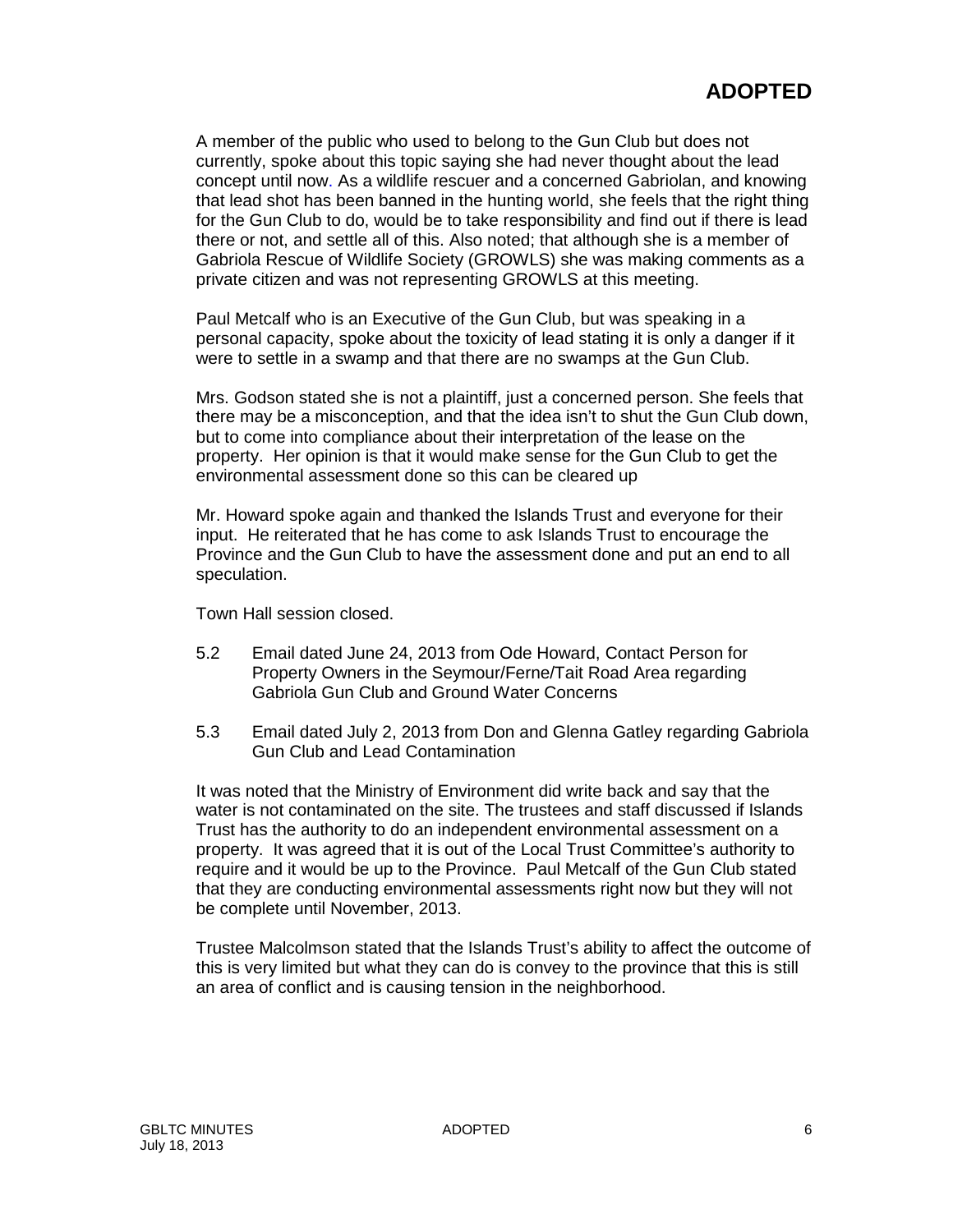# **GB 066/13**

**It was MOVED and SECONDED,**

that the Gabriola Island Local Trust Committee request that it's Chair convey to the Province of BC the correspondence and concerns of the neighbors about water contamination on the Gabriola Rod Gun and Conservation Club property.

# **CARRIED**

Speaking to the motion, Trustee Malcolmson stated that this is simply a way to put this responsibility where it belongs.

# **13. APPLICATIONS AND PERMITS**

# **13.1 GB-RZ-2010.2 (Gabriola Medical Clinic)**

Memorandum dated July 10, 2013 regarding Covenant Planning Manager Simpson reviewed the memorandum that explains that the conditions of the rezoning have been completed.

Discussion ensued regarding occupancy permits and permissions.

Trustee Malcolmson thanked the Gabriola Medical Clinic for living up to the spirit of the Covenant and also noted that she received feedback that the planners who did the site visit were very professional.

# **13.2 GB-DP-2013.1 (Bishop – Flat Top Islands (Gaviola)**

Staff Report dated July 7, 2013

Planner Wright reviewed his report noting that there was an error on Page 4 (69 of the agenda), it should read that the "photos do **not** suggest…"

Trustees and staff discussed the possibility of increasing the development permit fees if they are applied for after the fact/development. Trustees and staff also discussed climate change mitigation and sea level rise at length.

Trustees supported the first recommendation in the report but since the trustees haven't yet seen the development permit GB-DP-2013.1, the second recommendation will be decided during Resolution Without Meeting after they have had a chance to review it.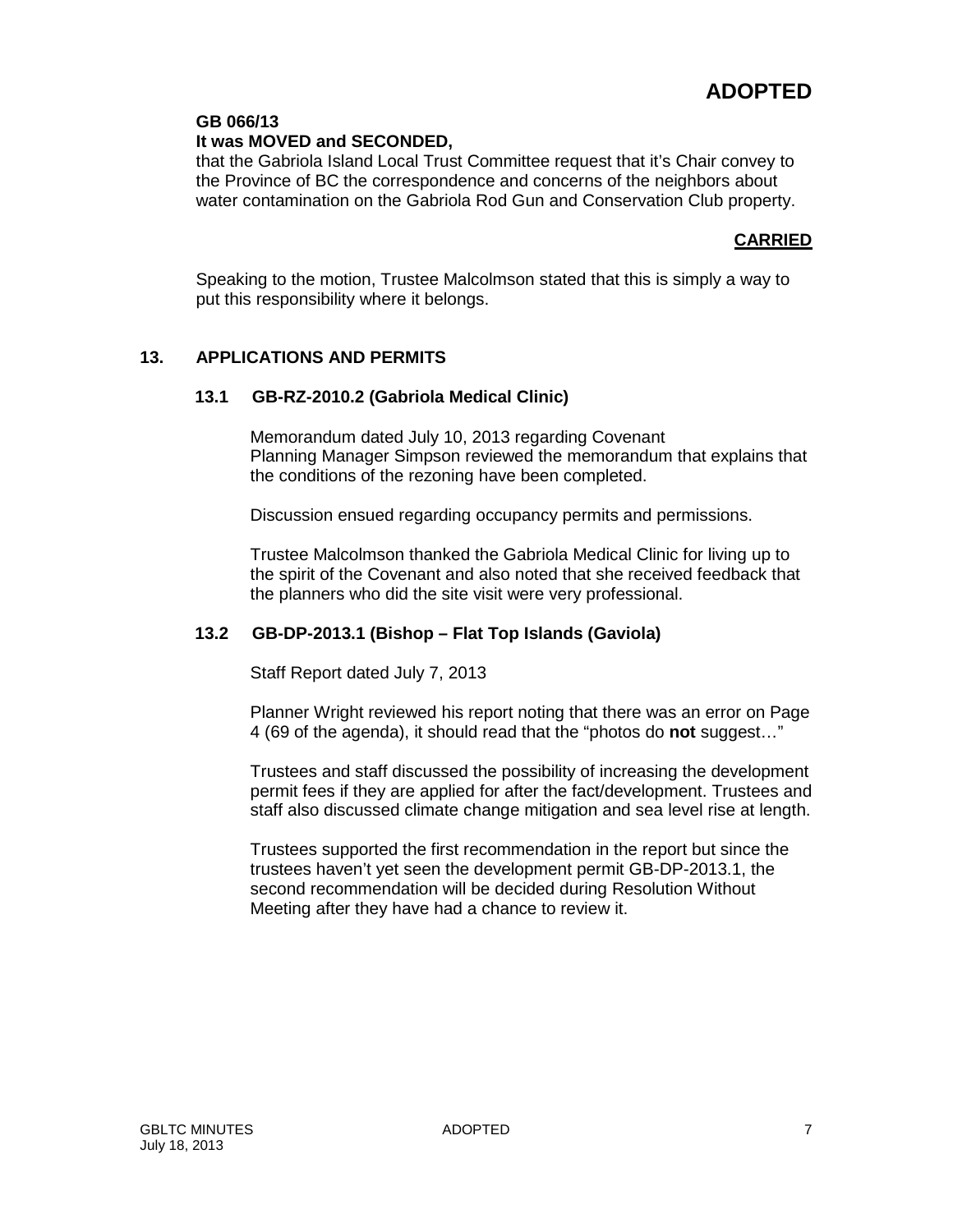#### **GB 067/13**

# **It was MOVED and SECONDED**,

that the Gabriola Island Local Trust Committee request staff to draft a mail-out for trustees' signature to inform all Flat Top Island landowners of 1) the DP Area 4 – Flat Top Islands and their obligations in regard to any development, 2) the Natural Area protection Tax Exemption program, 3) A place in the islands, and 4) Greenshores for Homes Stewardship materials.

# **CARRIED**

# **GB 068/13 It was MOVED and SECONDED,**

that the Gabriola Island Local Trust Committee request that staff add to the Land Use Bylaw housekeeping amendment list the inclusion of "ground-level detached deck" in the definition of "structure".

# **CARRIED**

Trustee Rudischer requested that a list of housekeeping bylaw amendments is sent to the trustees.

### **GB 069/13**

# **It was MOVED and SECONDED**,

that the Gabriola Island Local Trust Committee request that staff add the topic of "notification to property owners that Development Permits may be required" to the next Regional District of Nanaimo protocol meeting agenda, in relation to the landowners comments on page 79 of the Gabriola Island Local Trust Committee July 18, 2013 agenda.

# **CARRIED**

# **14. LOCAL TRUST COMMITTEE PROJECTS**

#### **14.1 Official Community Plan/Land Use Bylaw Review**

# 14.1.1 Agriculture Policies

Staff Report dated July 2, 2013

Planning Manager Simpson gave an introduction to the staff report and then staff and trustees reviewed and discussed each recommendation.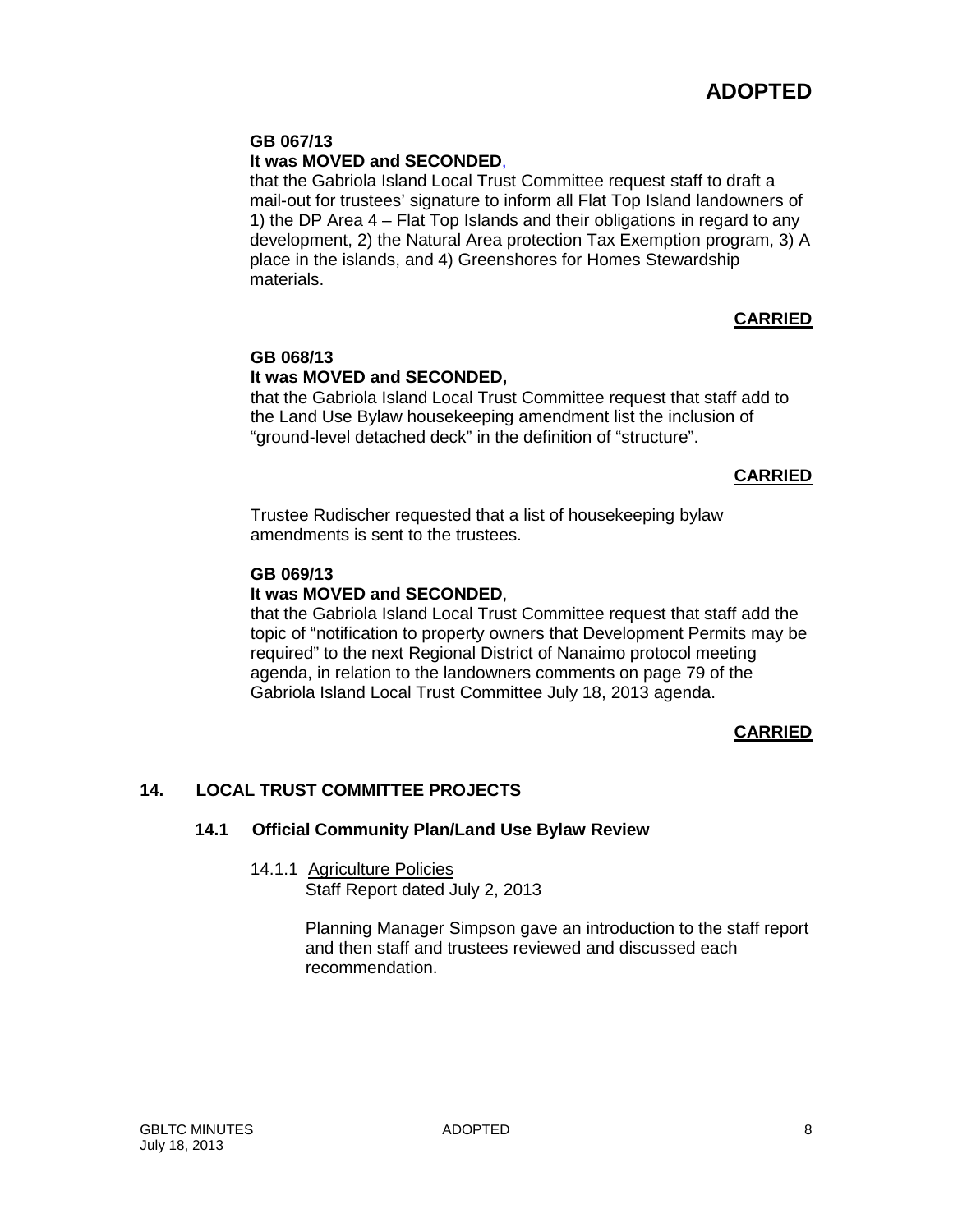# **GB 070/13**

### **It was MOVED and SECONDED,**

That the Gabriola Island Local Trust Committee request staff to draft Land Use Bylaw amendments for consultation including suites or cottages as an allowed accessory use on agricultural lots of two hectares or larger.

# **CARRIED**

It was decided to delete the last 2 bullets on page 102 that say: "Permitting accessory dwelling units in the Agriculture designation" and "Appropriate average and minimum parcel sizes in the Agriculture designation".

The agricultural zoned land and Agricultural Land Reserve differences were discussed.

No direction was given to amend the minimum average lot size.

Chair Graham noted that on page 91 under number 4. "LUB Small Lot/Large Lot Residential Zone Regulations", should say "on lots 2.47 acres or **less**", not larger. It was noted by staff that the bylaw is correct, it was just the report had the error.

The second recommendation on page 93 of the staff report regarding inventory of agricultural land on Gabriola was discussed.

# **GB 071/13**

# **It was MOVED and SECONDED,**

that the Gabriola Island Local Trust Committee request advice from the Regional District of Nanaimo and Ministry of Agriculture on whether they can support an inventory of farmland on Gabriola**,**  and that the Local Trust Committee add a policy in the Official Community Plan that farmland should be inventoried.

# **CARRIED**

# **GB 072/13**

# **It was MOVED and SECONDED,**

That the Gabriola Island Local Trust Committee request more background on why a stronger position on Genetically Modified Organism isn't being recommended by staff, since other local governments are taking stronger positions.

# **CARRIED**

The examples of agri-tourism activities on page 93 were discussed and how these could be regulated as per the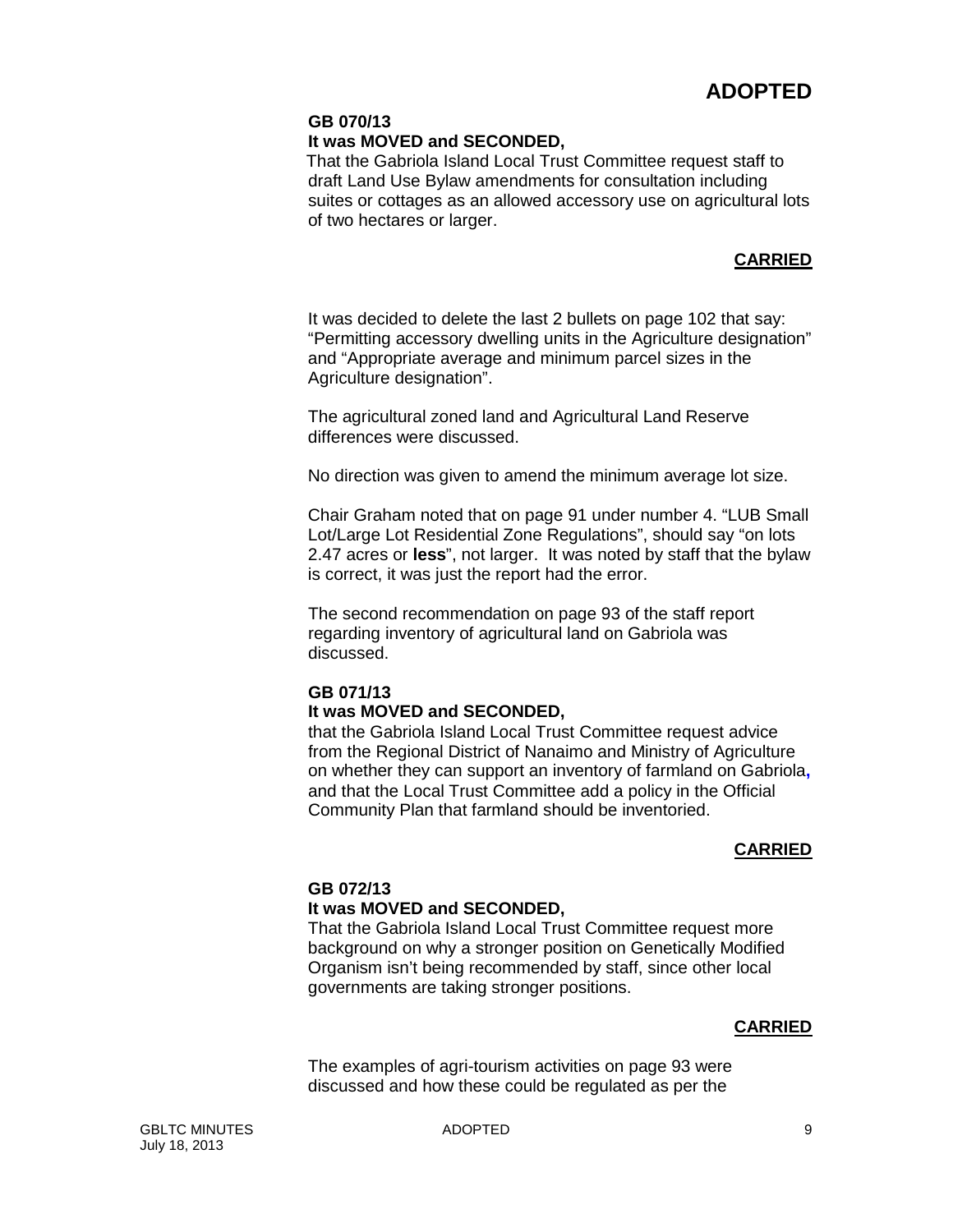Agriculture Advisory Commission recommendation on page 100 of the report.

Trustees and staff discussed setbacks.

The last recommendation under "The amendment of LUB regulations for;" on page 102 was discussed..

The potential Land Use Bylaw amendments on page 116 were discussed including the possibility of adding a bullet to "The Amendment of LUB Regulations" on page 102 that would read: "allow produce stands in front property line setbacks".

Trustee Malcolmson summarized the changes discussed:

- last bullet under "The amendment of LUB regulations for:" should read "The addition of specific regulations for setbacks on lands adjacent to the Ag zone";
- add bullet allowing produce stands; and
- delete the last two bullets on page 102 of the agenda.

#### **BREAK 12:45 – 1:08 pm**

#### **16. COMMUNITY INFORMATION SESSION**

Questions and Answers for Proposed Bylaw no. 267 (Mudge Island) & Proposed Bylaw No. 268 (Decourcy Island)

Planning Manager Simpson reviewed the purpose of the proposed bylaws. There were no questions from the public.

Community Information Session Closed

14.1.1 Agriculture Policies - Continued Staff Report dated July 2, 2013

> Chair Graham recognized that Veronica Hartman, chair of the Agriculture Advisory Commission was now in attendance.

- Allowed location of public markets was discussed.
- Home occupations adjacent to agricultural lands and potential negative impacts as well as the extraction, processing and sale of water was discussed.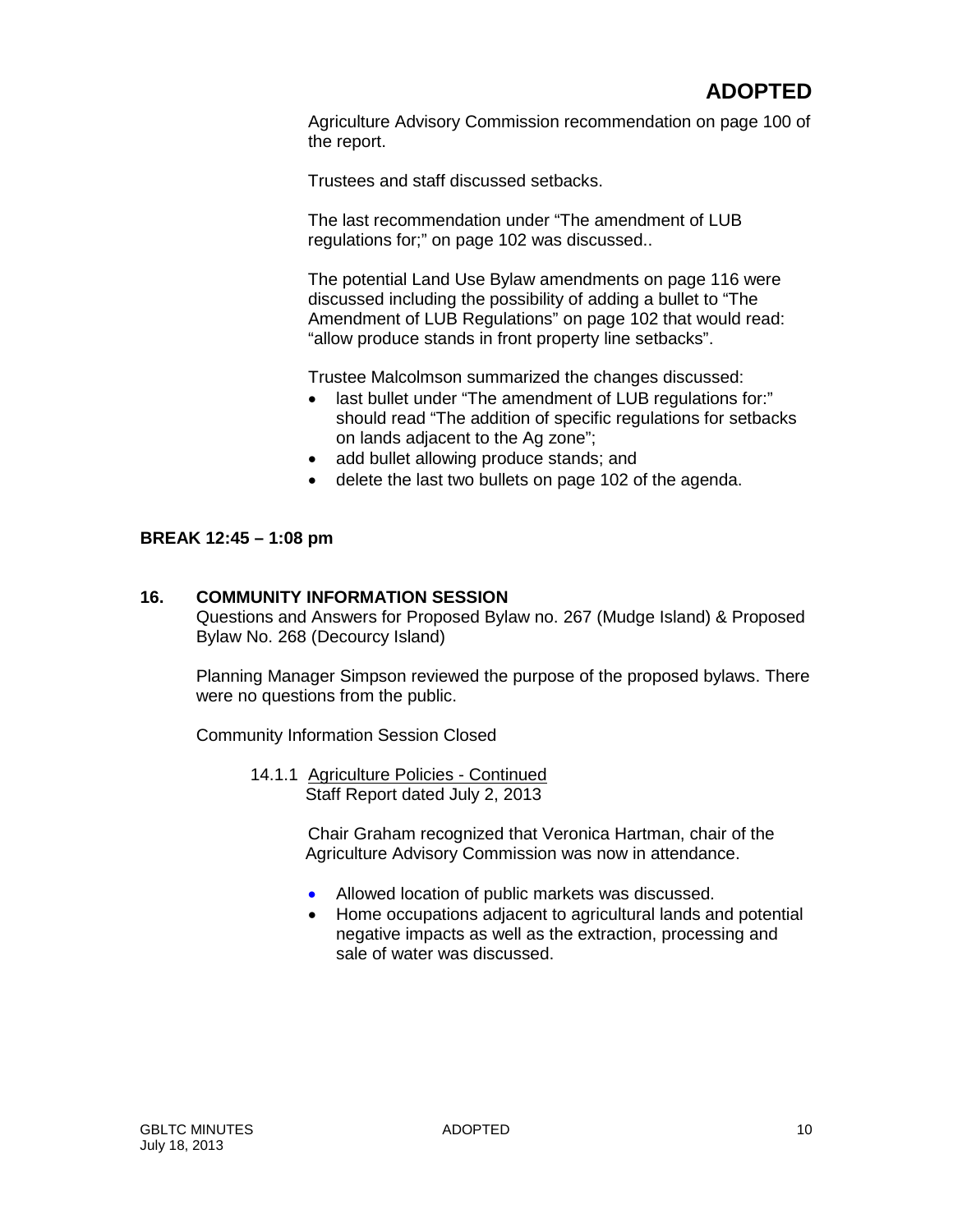# **GB 073/13**

# **It was MOVED and SECONDED,**

that the Gabriola Island Local Trust Committee direct staff to prepare a project charter and a communications strategy to guide the Gabriola Island Agricultural Policies project and to include the following items within the scope of the project:

- The amendment of current Official Community Plan policies:
	- o To remove the provision that allows a temporary use permit for water extraction/processing/sale to be applied for in the Agriculture designation.
- The addition of new Official Community Plan agriculture policies:
	- o Respecting the right to farm by not permitting land uses on adjacent properties that could adversely affect farming activities and by requiring buffers and/or setbacks on the adjacent properties;
	- o Supporting partnerships with the farming community, senior government and private enterprise to promote the development of the agriculture sector;
	- o Supporting local farmers' markets; and
	- o Supporting the amalgamation of lots in the Agriculture designation.
- The addition of new Official Community Plan agriculture advocacy policies:
	- o Discouraging the severance of agricultural land by utility corridor development;
	- o Encouraging farm operators to participate in the Canada-BC Environmental farm plan program;
	- o Encouraging farm operators to select production methods to maintain soil quality and to ensure surface and groundwater recharge areas are not contaminated by agricultural activities;
	- o Encouraging farm operators to construct physical barriers, including fencing and appropriate indigenous vegetation, to restrict access by farm animals to watercourses;
	- o Encouraging farm operators to employ sound environmental practices in accordance with current best practices;
	- o Encouraging farm operators and landowners and farms to preserve and protect seasonally flooded agricultural fields; and
	- o Discouraging farm operators from growing GMO food or nut trees, shrubbery, vegetables and commodity crops and from conducting any and all field tests for medical and experimental crops.
- The amendment of Land Use Bylaw regulations for:
	- o Pet breeding/boarding facilities to include a setback from domestic water supply intakes (i.e. wells);
	- o Greenhouses to reflect ALC recommendations and to clarify setbacks for large, non-illuminated greenhouses;
	- o Setbacks to watercourses;
	- o The addition of agriculture and horticulture as permitted uses in additional zones;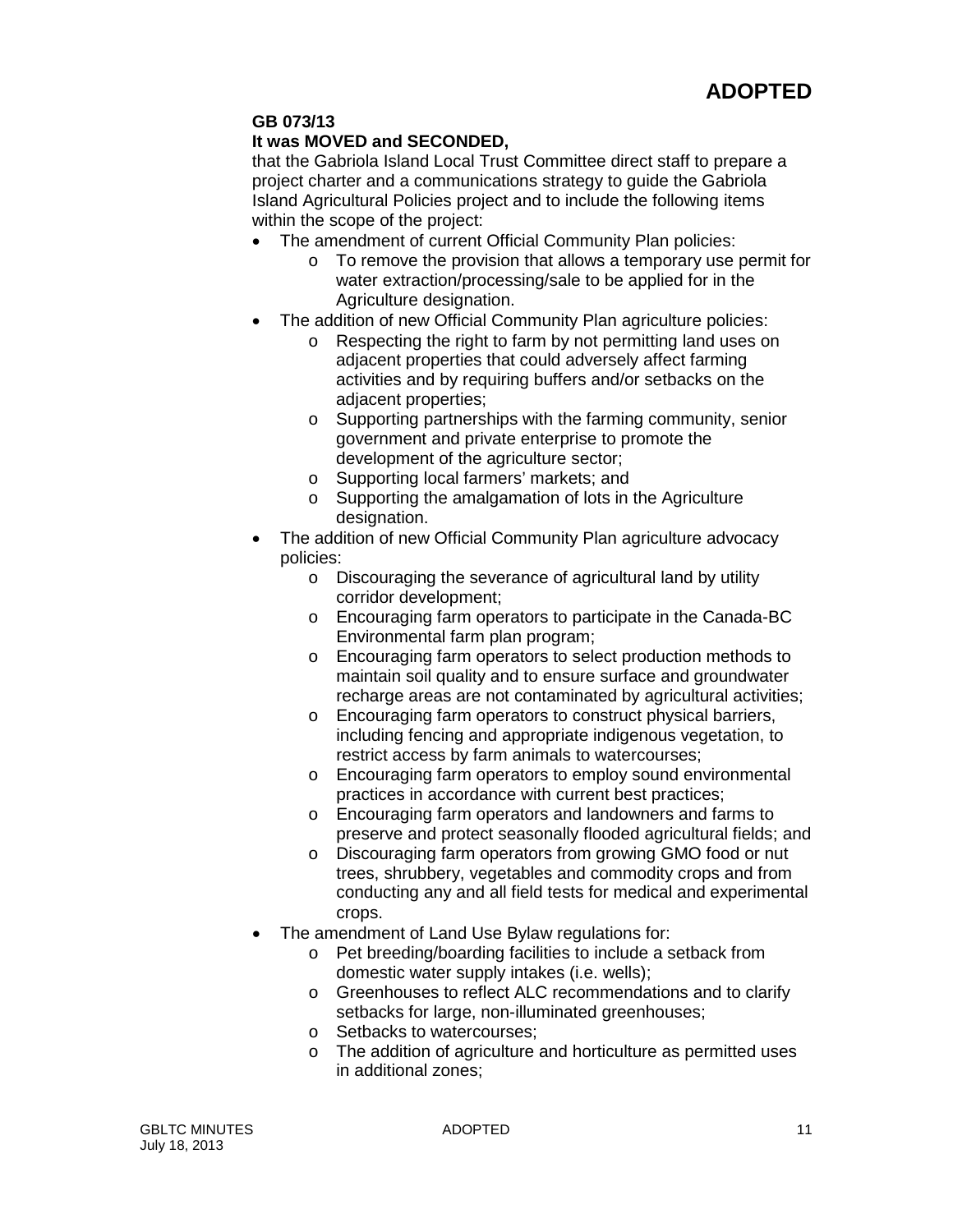- o The addition of specific regulations for setbacks on nonagricultural lands adjacent to the agriculture zone; and
- o Allow produce stands in front property line setbacks.
- The conduction of additional research, analysis and consultation, and the development of policy and regulatory recommendations for:
	- o Regulating land-based aquaculture; and
	- o Regulating agri-tourism operations.

# **CARRIED**

#### **15. ISLANDS TRUST WEBSITE** Gabriola Pages

No updates or comments

# **RECESSED FOR PUBLIC HEARING – 1:31pm**

# **RECONVENED – 1:42pm**

14.1.2 Climate Change Policy Implementation Staff Report dated July 5, 2013

> Seth Wright reviewed the report by showing a PowerPoint presentation regarding climate change policy implementation recommendations.

> The staff and trustees went through each "Potential LUB Amendment and Action" and "Potential LTC Actions" recommended in the report and discussed each item at great length.

It was decided to add "Promoting NAPTEP on Gabriola" to the next agenda.

# **GB 074/13**

# **It was MOVED and SECONDED,**

that the Gabriola Island Local Trust Committee request that staff include in the next agriculture policy report, the produce stand recommendation from page 116 of the July 18 agenda, with a caution on the extent of food processing.

# **CARRIED**

# **GB 075/13**

# **It was MOVED and SECONDED,**

that the Gabriola Island Local Trust Committee request staff to draft an amendment to Guideline 7 from DP-7 The Village to require that parking is at the rear of businesses and that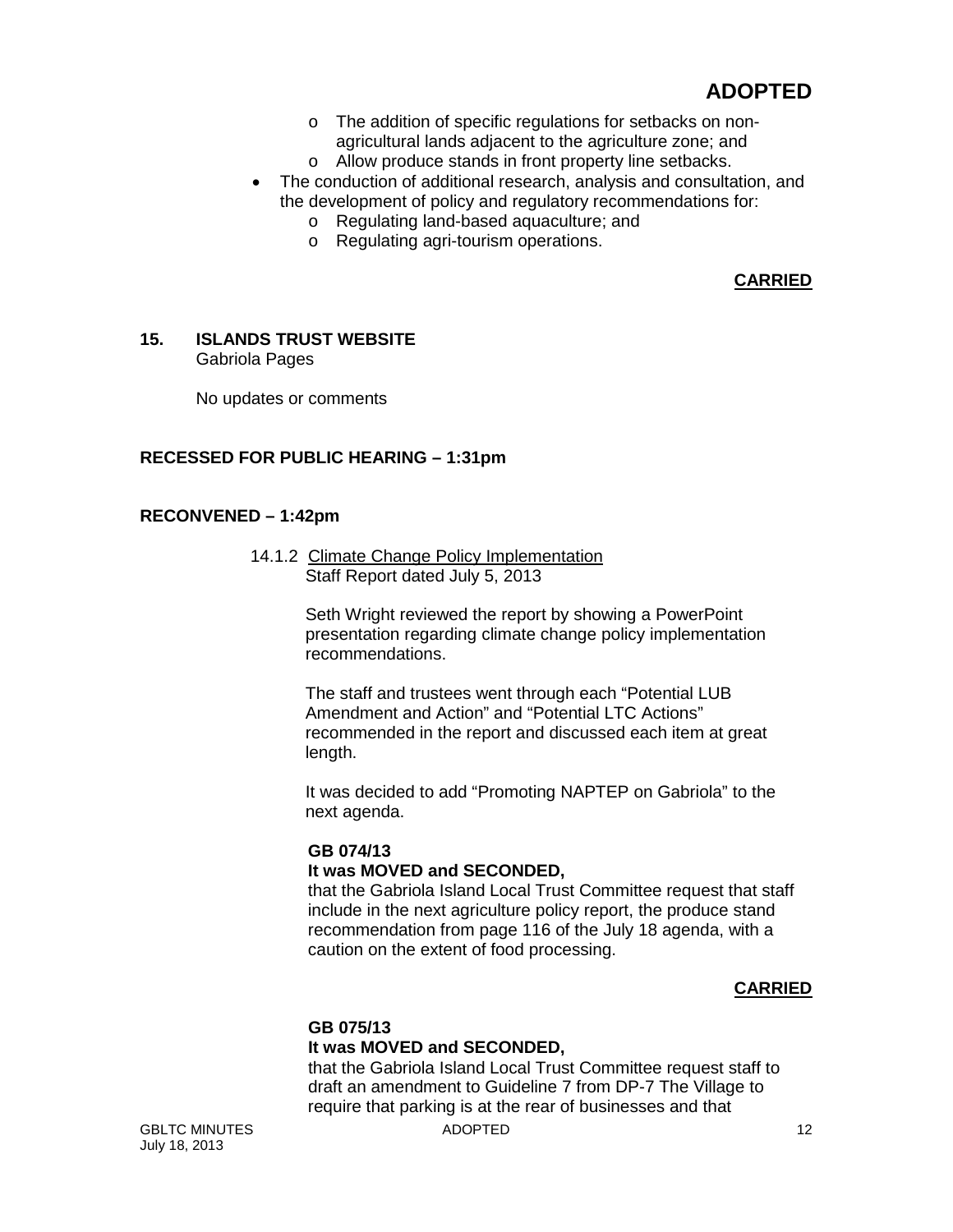businesses open to the street to create a greater sense of intimacy and walkability in the village core.

# **CARRIED**

Speaking to the motion, Trustee Malcolmson noted that only new developments would be affected.

# **GB 076/13**

# **It was MOVED and SECONDED,**

that the Gabriola Island Local Trust Committee request that staff draft the following amendments:

- In section B.5 Parking, define parking maximums instead of parking minimum requirements. Such an amendment would recognize that accommodation parking for average needs instead of peak parking needs more effectively balances the need for parking with its significant impact;
- In section B.5 Parking, include requirements for bicycle parking in a manner similar to how vehicle parking is currently required as a ration of spaces to interior square footage. Ensure bike racks are located in a secure and accessible proximity to entrances. The provision of covered bicycle parking may also be considered as a desirable amenity in this climate; and
- In DP-7, the Village require permeable parking, including gravel, as an alternative to impervious parking surfaces. Where parking lot traffic demand requires hard surfacing, parking spaces shall be permeable. Interlocking brick pavers, or other visually appealing options, should be encouraged to support the village character.

# **CARRIED**

# **GB 077/13**

# **It was MOVED AND SECONDED,**

that the Gabriola Island Local Trust Committee request that staff draft an amendment to the definition of Floor Area within the Gabriola Land Use Bylaw No. 166 from "the outer surface of the exterior walls" to "the interior surface of the exterior walls."

# **CARRIED**

Planner Wright explained the rationale behind his suggestion on page 121 of the agenda regarding the structural lifespan of buildings saying that by 2050 we should be examining what the latest science is and project accordingly. Discussion with trustees ensued.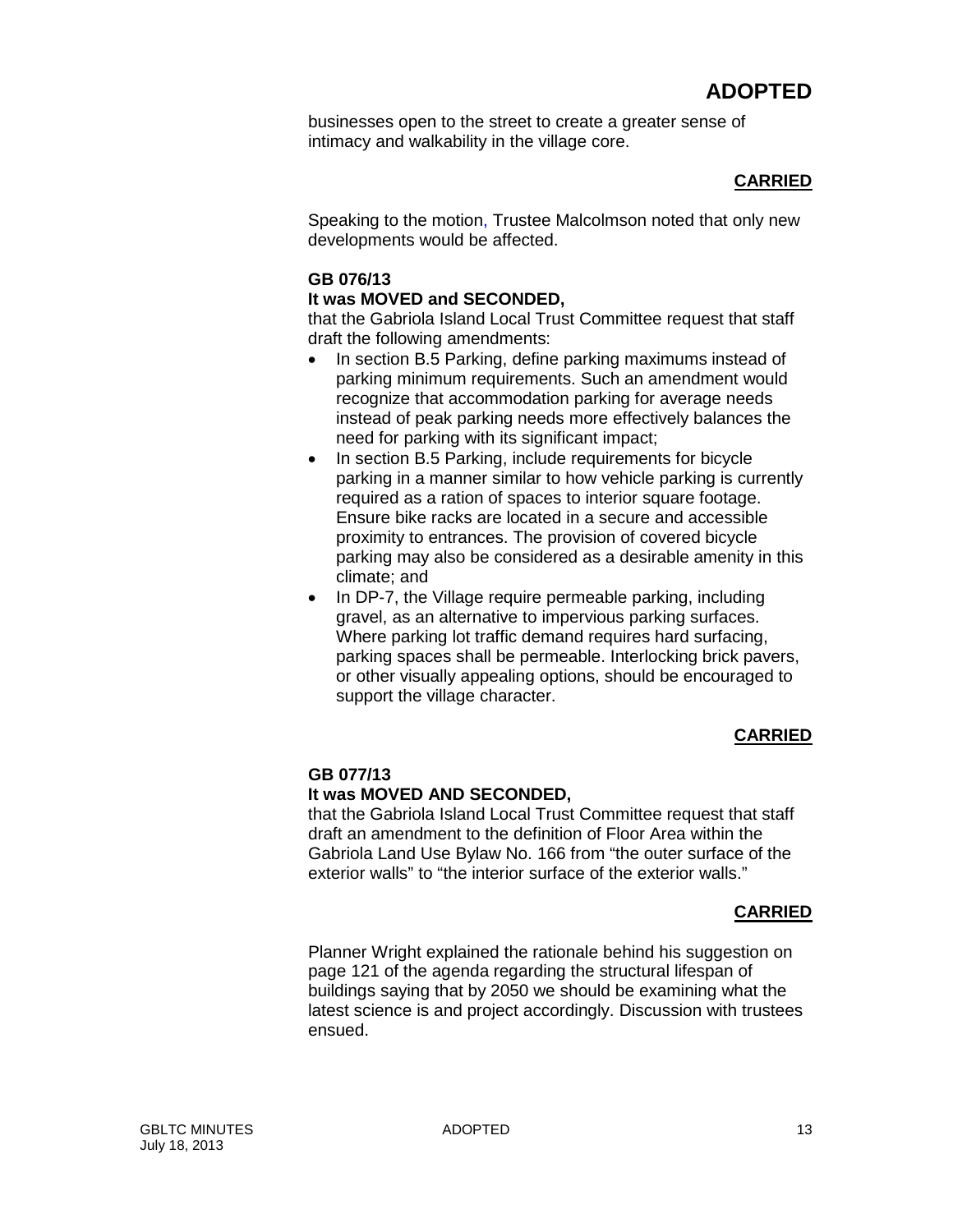# **GB 078/13**

# **It was MOVED and SECONDED,**

that the Gabriola Island Local Trust Committee submit a resolution to Trust Council to amend development application forms to include climate change considerations such as energy efficiency, renewable energy and carbon sequestration.

# **CARRIED**

# **GB 079/13 It was MOVED and SECONDED,**

that the Gabriola Island Local Trust Committee include passive solar, renewable energy, and energy efficient design into the scope of the village area plan review.

# **CARRIED**

In closing, Planner Wright stated that there have been some critical moments in climate change awareness politically recently, and if the provincial and federal governments are encouraged to take action, it will make the Islands Trust work more possible, easy and likely that more significant action can be taken.

Trustees thanked Planner Wright for his work.

# 14.1.3 Riparian Areas Regulation Implementation

# **14.1.3.i Staff Report dated July 12, 2013**

Planning Manager Simpson introduced the report saying that since the report was finalized she has received some further information about the issues from colleagues in the Islands Trust and has updated her recommendations from those in the report. In particular, more information is needed about the potential for using a simple assessment to influence development of the bylaws that amend development permit areas to implement the RAR. This is a new idea for the Islands Trust Area; the advice from senior staff over the past several years and until recently, has provided a few options for a local trust committee to become compliant with the RAR, and these options have all followed a strict interpretation of the legislation. The concept of using as simple assessment under the RAR to narrow down development permit area boundaries is a very new idea and needs to be further explored if it is to be pursued by the LTC.

GBLTC MINUTES 4DOPTED 40 Regional Planning Manager Simpson advised that she no longer recommends that the limit of pruning two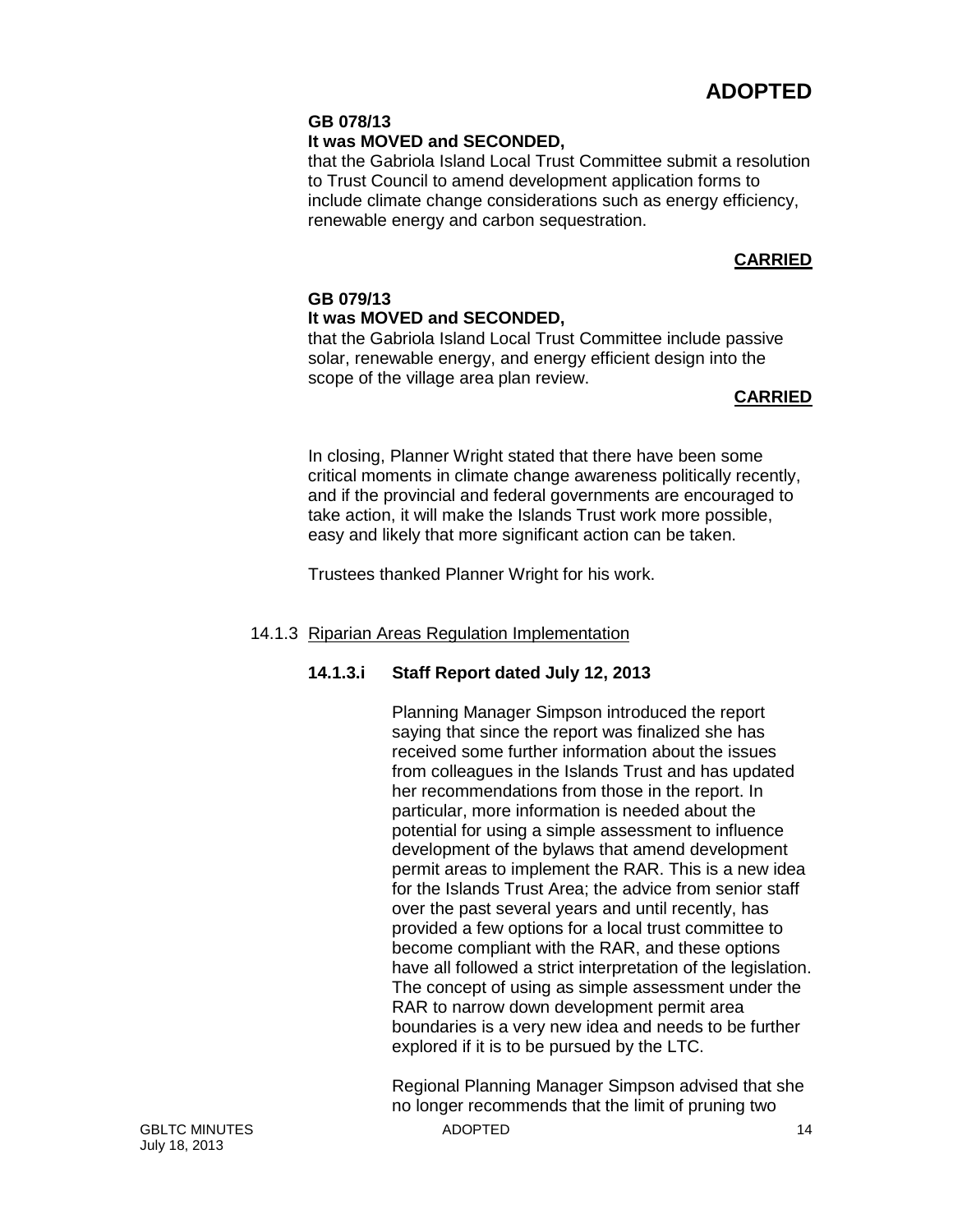trees without the need for a development permit changes to allow two trees per 200 metres of stream because there are other problems with this approach, such as the number of trees that are on the property in the first place.

Regarding an exemption for "public bodies" undertaking restoration work, more research needs to be done to determine who can be considered a public body under the RAR.

Discussion ensued around the following topics:

- Simple assessment costs;
- Streamside protection and enhancement areas;
- Possibility of reducing the development permit area; and
- The need for further planning research.

#### **GB 080/13**

#### **It was MOVED and SECONDED**,

that the Gabriola Island Local Trust Committee request funding in the 2014/2015 trust council budget to survey a simple riparian area regulation assessment to reduce the area affected by riparian area regulation on Gabriola.

# **CARRIED**

#### **GB 081/13**

#### **It was MOVED and SECONDED,**

that the Gabriola Island Local Trust Committee request advice from staff, regarding the invasive species removal issue, in F.3.1.3 (f) "undertaken or authorized by public body" on how public body will be interpreted.

# **CARRIED**

# **14.1.3.iii Email from Robert Seaton dated July 3, 2013**

Staff and trustees discussed Robert Seaton's recommendations.

# **14.1.3.ii Email dated June 26, 2013 from Eeva Gibson**

Reviewed for information.